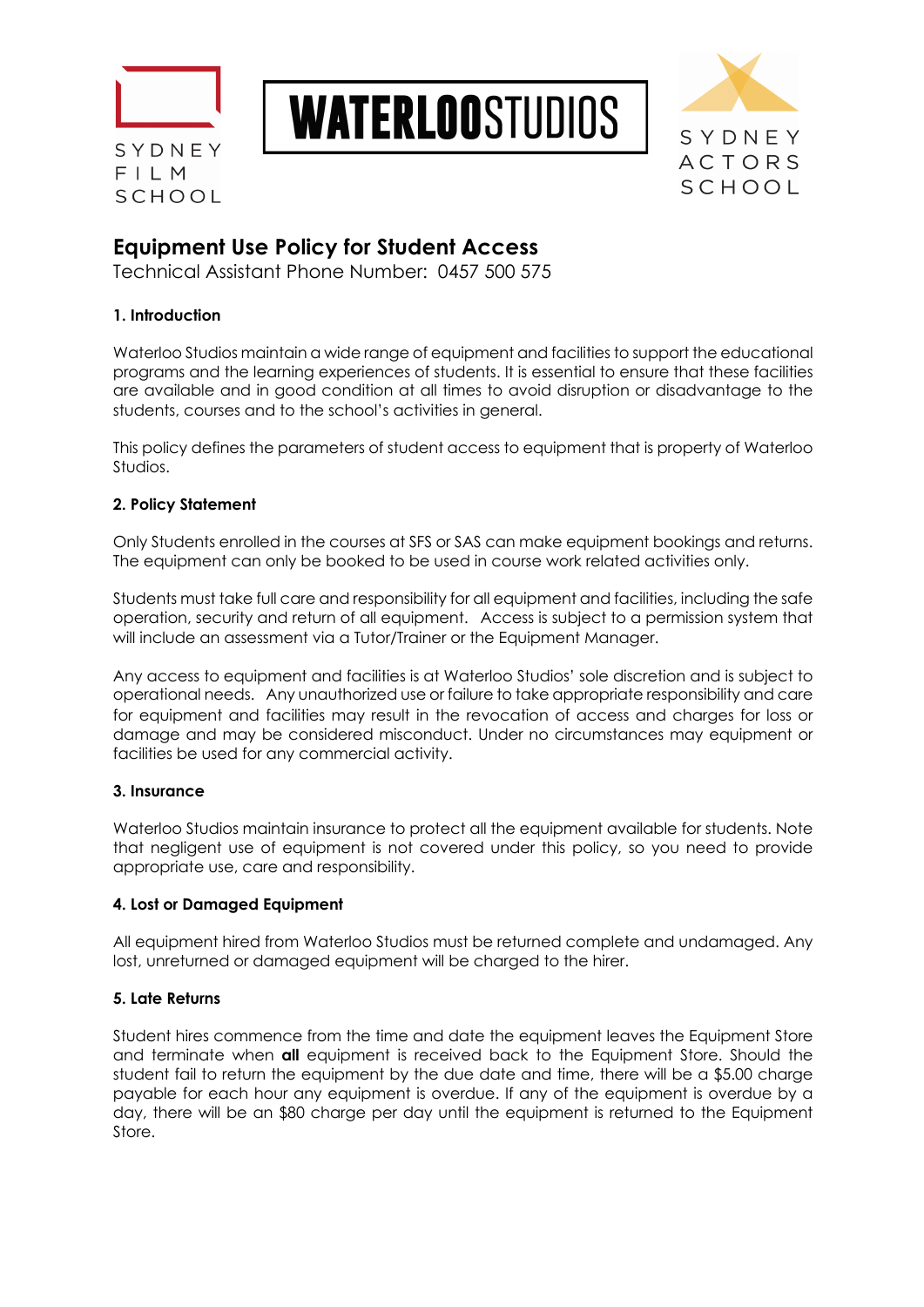### **6. Booking School Equipment**

Only Students enrolled in the either SFS or SAS courses can make equipment bookings and returns with the Equipment Store in person or via email to equipment@waterloostudios.com.au.

Bookings must be made in advance of the day you wish to take the equipment out. It is advised that bookings for large amounts of equipment are done well in advance of the pickup date.

Fill in a booking form assigned to your intake that:

• Details your name, purpose of shoot, shoot title, the date and time you will pick up and return the gear.

• The equipment you are requesting and sign for the receipt of the equipment.

You must **physically check** that each item of equipment is in working order when borrowing and returning equipment.

Report damaged or missing parts to the Technical Assistant, who will replace your equipment or make a record of the problem. Any problems not noted at the time of checkout become the responsibility of the student.

#### **7. Pick Up and Return Times**

Equipment returns and pick-ups must be done between the hours of:

# **8.30am – 7.30pm Monday to Friday**

## **Saturday & Sunday – CLOSED (unless otherwise notified)**

All equipment must be picked up and returned together at the allocated time. You can not store your equipment in the building unless you have prior approval for special circumstances.

#### **a. Pick-Up**

- Your equipment will be prepared by a TA and ready for your desired pick up time.
- If you are unable to make your allocated pick up time, you must call the TA mobile or email the equipment store as soon as possible to arrange a new pick up time or the booking may be cancelled.
- If a TA is not in the store at the time of your pickup, call the TA mobile number for assistance and do not take the equipment until the staff member is there.
- Check your equipment thoroughly before checking out and inform the TA if there are any missing/damaged items. You cannot add extra items during your pickup.
- Sign the check out section of the paper booking form before taking the equipment.

## **b. Return**

- Keep your equipment clean and organized. If it is not brought back in the state it was sent out in, you may be asked to re-pack your own equipment or given a warning.
- A TA must be on site for your return, if the staff member is not in store, call the TA number for assistance.
- If any equipment was not functioning correctly, or you used consumables such as light globes, please advise the TA upon return.
- The equipment assigned to you or your group is for your use only. Do not loan borrowed equipment to other students or unaffiliated productions without prior permission.